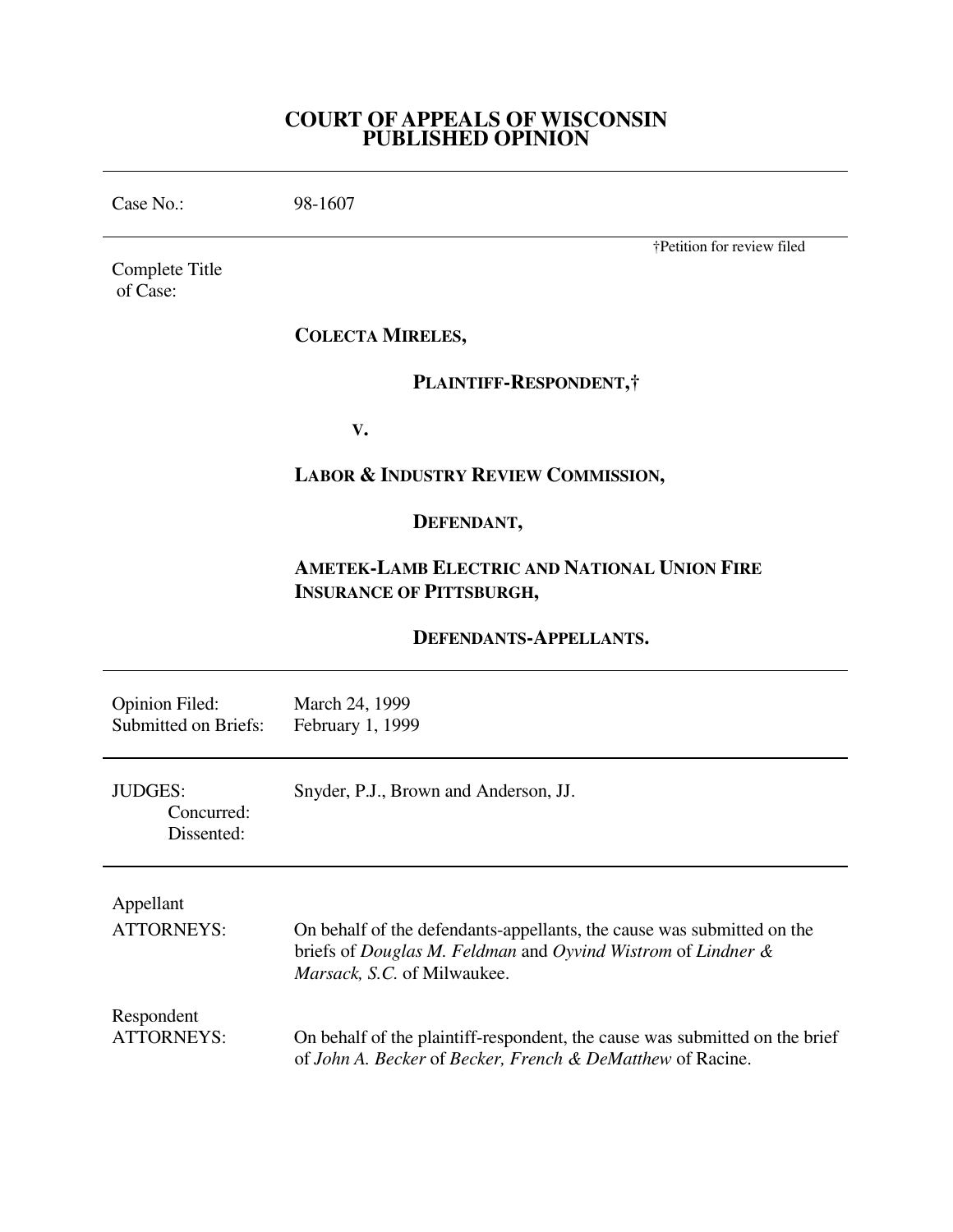# **COURT OF APPEALS DECISION DATED AND FILED NOTICE**

March 24, 1999

**Marilyn L. Graves Clerk, Court of Appeals of Wisconsin** 

 **This opinion is subject to further editing. If published, the official version will appear in the bound volume of the Official Reports.**

 **A party may file with the Supreme Court a petition to review an adverse decision by the Court of Appeals.** *See* **§ 808.10 and RULE 809.62, STATS.** 

**No. 98-1607** 

## **STATE OF WISCONSIN IN COURT OF APPEALS**

**COLECTA MIRELES,** 

### **PLAINTIFF-RESPONDENT,**

 **V.** 

**LABOR & INDUSTRY REVIEW COMMISSION,** 

 **DEFENDANT,** 

**AMETEK-LAMB ELECTRIC AND NATIONAL UNION FIRE INSURANCE OF PITTSBURGH,** 

 **DEFENDANTS-APPELLANTS.** 

 APPEAL from a judgment of the circuit court for Racine County: WAYNE J. MARIK, Judge. *Reversed.*

Before Snyder, P.J., Brown and Anderson, JJ.

 BROWN, J. This case is about worker's compensation loss of earning capacity benefits when an employee has suffered both scheduled and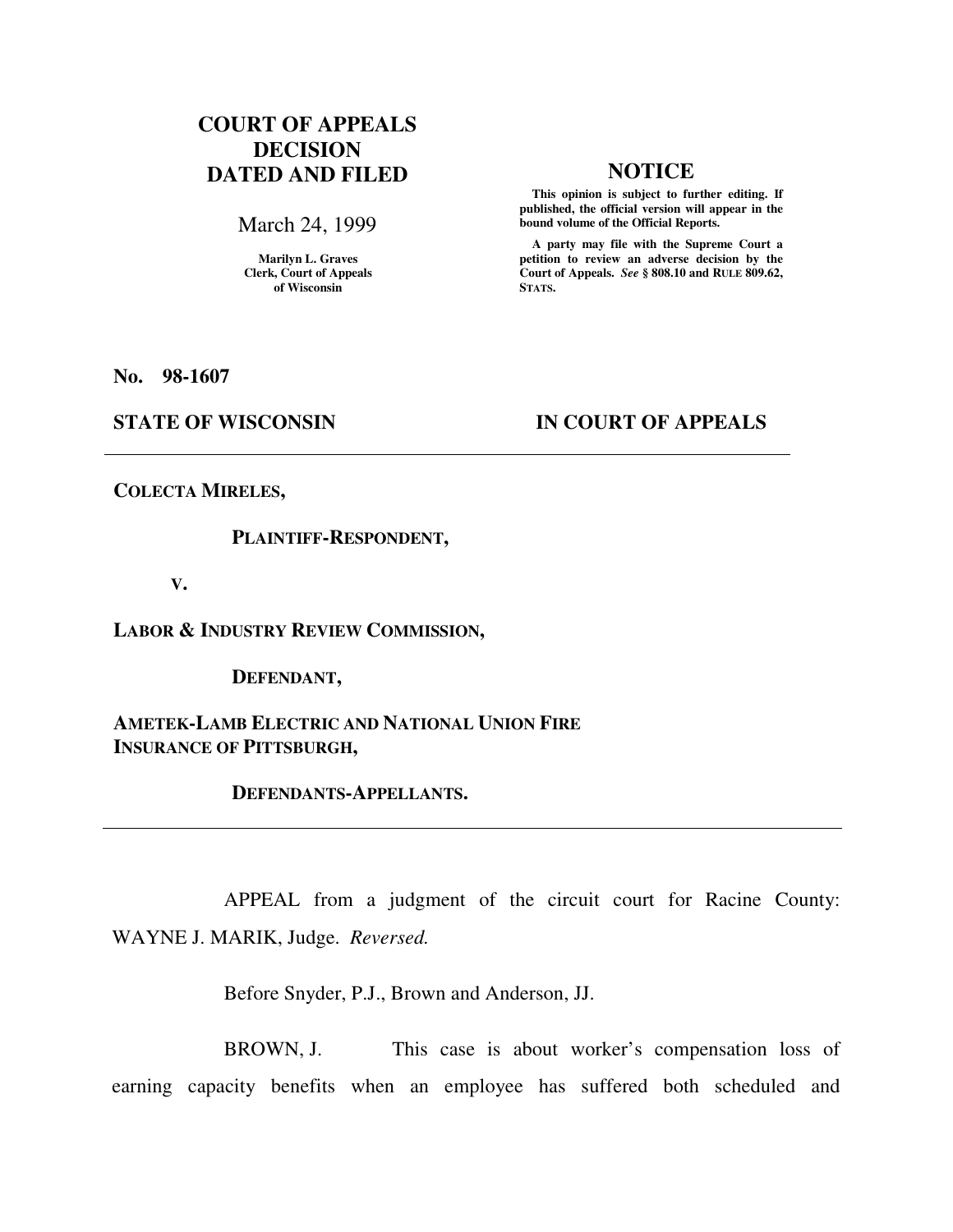unscheduled injuries. The Department of Industry, Labor and Human Relations (the Department) found that the employee, Colecta Mireles, could not have her award reviewed based on loss of earning capacity because her disability stemmed from a scheduled injury. The Labor and Industry Review Commission (LIRC) upheld that decision. Mireles appealed to the circuit court, which reversed. Ametek-Lamb Electric and National Union Fire Insurance of Pittsburgh (Ametek) appeal from this reversal. Here, we conclude that the agency's decision that Mireles was not eligible for loss of earning benefits was reasonable and supported by substantial and credible evidence. We thus reverse the circuit court's decision.

 The facts of this case are as follows. Mireles was employed by Ametek from 1988 to 1993. In April 1991, she injured her lower back while lifting a box of motors. She was taken off work for seven months, during which time she received temporary disability benefits. In November 1991, she returned to work only to suffer continued back pain. Her doctor permanently restricted her lifting to thirty pounds. Ametek accommodated this limitation by moving her to a different job. Mireles began the new position, taping motors, in August 1992. In October 1993, she developed pain and numbness in her hands. She was diagnosed with bilateral carpal tunnel syndrome and placed under permanent work restrictions of no repetitive work and no lifting over two pounds with her right hand. Because of these restrictions, Ametek had no work available for her. She was paid temporary disability wages for a year and then terminated. In March 1995, Mireles applied to the Department for loss of earning capacity benefits, pursuant to  $\S$  102.44(6)(b), STATS. The Department's refusal to award her those benefits is the subject of this appeal.

 Before relating the procedural history of this case, we briefly discuss the statutory scheme at issue. Injuries causing a permanent disability fall into two categories under the Worker's Compensation Act (WCA). *See Langhus v. LIRC*, 206 Wis.2d 494,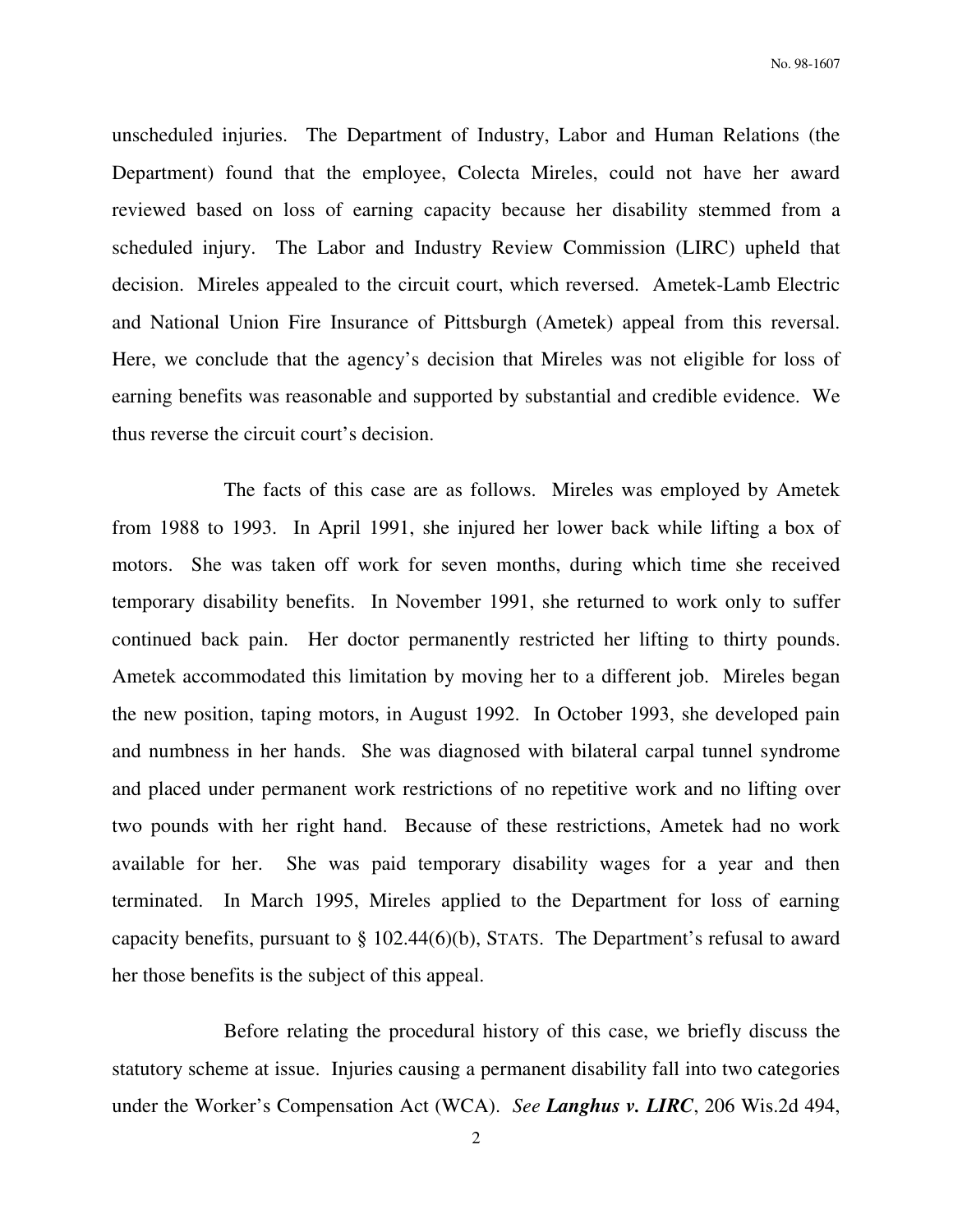498-99, 557 N.W.2d 450, 453 (Ct. App. 1996). If the injury is "scheduled" under §§ 102.52, 102.53 or 102.55, STATS., benefits are calculated according to those sections. *See Langhus*, 206 Wis.2d at 498, 557 N.W.2d at 453. The schedules generally address loss of extremities, hearing or sight, and partial impairment is compensated by a percentage award of the scheduled benefit. *See id.* at 498-99, 557 N.W.2d at 453. These benefits are the exclusive compensation for scheduled injuries. *See id.* at 499-500, 557 N.W.2d at 453; § 102.44(4), STATS. If the injury is "unscheduled," meaning it is not dealt with under §§ 102.52, 102.53 or 102.55, then benefits are based on loss of earning capacity. *See Langhus*, 206 Wis.2d at 499, 557 N.W.2d at 453. As with scheduled injuries, if the disability is less than total, the benefits award is adjusted to reflect the severity of the impairment. *See id.*; § 102.44(3). When an employee is able to return to work at more than 85% of the wage he or she earned at the time of the injury, loss of earning capacity will not be taken into account in determining the award. *See* § 102.44(6)(a). However, if the employment relationship is terminated or the worker suffers a wage loss of 15% or more, the Department may reopen an award and "make a redetermination taking into account loss of earning capacity." *See* § 102.44(6)(b). Keeping this scheme in mind, we now turn to the administrative path leading to this appeal.

 As noted above, the Department declined to reopen Mireles' case to take into account loss of earning capacity. When Mireles appealed this decision, the administrative law judge concluded that Mireles was not eligible for loss of earning capacity benefits under  $\S$  102.44(6)(b), STATS. This is so, according to the ALJ, because Mireles' unscheduled injury was not the cause of her loss in earning capacity. After her back injury, she was able to return to work at the same wage. It was not until her carpal tunnel syndrome that she suffered a loss of earning capacity. The carpal tunnel syndrome is a scheduled injury, and § 102.44 does not apply to scheduled injuries. When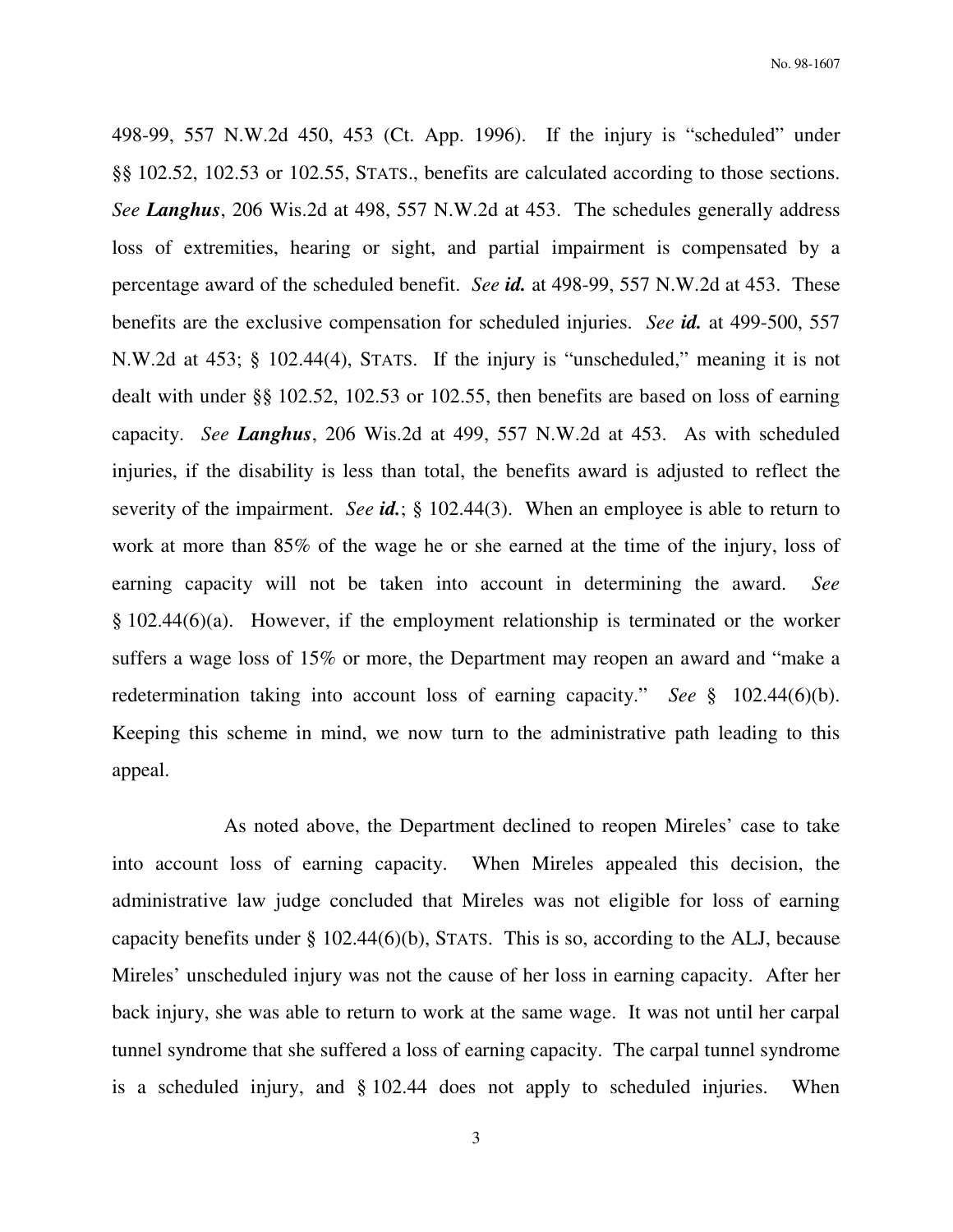§ 102.44(6)(b) refers to physical limitations preventing continuation of employment, these limitations must be from an unscheduled injury in order for the statute to apply. Because Mireles' limitations stemmed from her scheduled carpal tunnel syndrome, and not her unscheduled back injury, the Department could not revisit her award under § 102.44(6)(b). Mireles appealed this decision to LIRC, which upheld the ALJ's decision. LIRC agreed "with the employer that a logical interpretation of the language in sec. 102.44(6)(b) is that the limitations must stem from an unscheduled injury." The circuit court reversed LIRC's decision.

 We first note that our review is of LIRC's decision, not the circuit court's. See Langhus, 206 Wis.2d at 501, 557 N.W.2d  $454<sup>1</sup>$  LIRC's decision includes both factual findings and legal conclusions. We first discuss the fact questions and then turn to the legal issue.

 With respect to the agency's factual determinations, we will uphold them as long as they are supported by the record. *See id.*; § 102.23(6), STATS. Our role upon review is to "search the record to locate credible evidence to support LIRC's factual findings." *Brakebush Bros., Inc. v. LIRC*, 210 Wis.2d 623, 630, 563 N.W.2d 512, 516 (1997).

 Here, there is some lingering dispute about the source of Mireles' inability to work. In her appellate brief, Mireles states that "[t]here is some issue of fact with respect to whether other jobs would have been available to Ms. Mireles if she did not have the back injury; however, that finding of fact was never made by the department."

 $\overline{a}$ 

<sup>&</sup>lt;sup>1</sup> Because we review LIRC's decision and not the circuit court's, we address our attention to those sections of the parties' briefs that focus on the reasoning behind the LIRC decision, despite the fact that the parties have framed their arguments in terms of the circuit court's conclusions.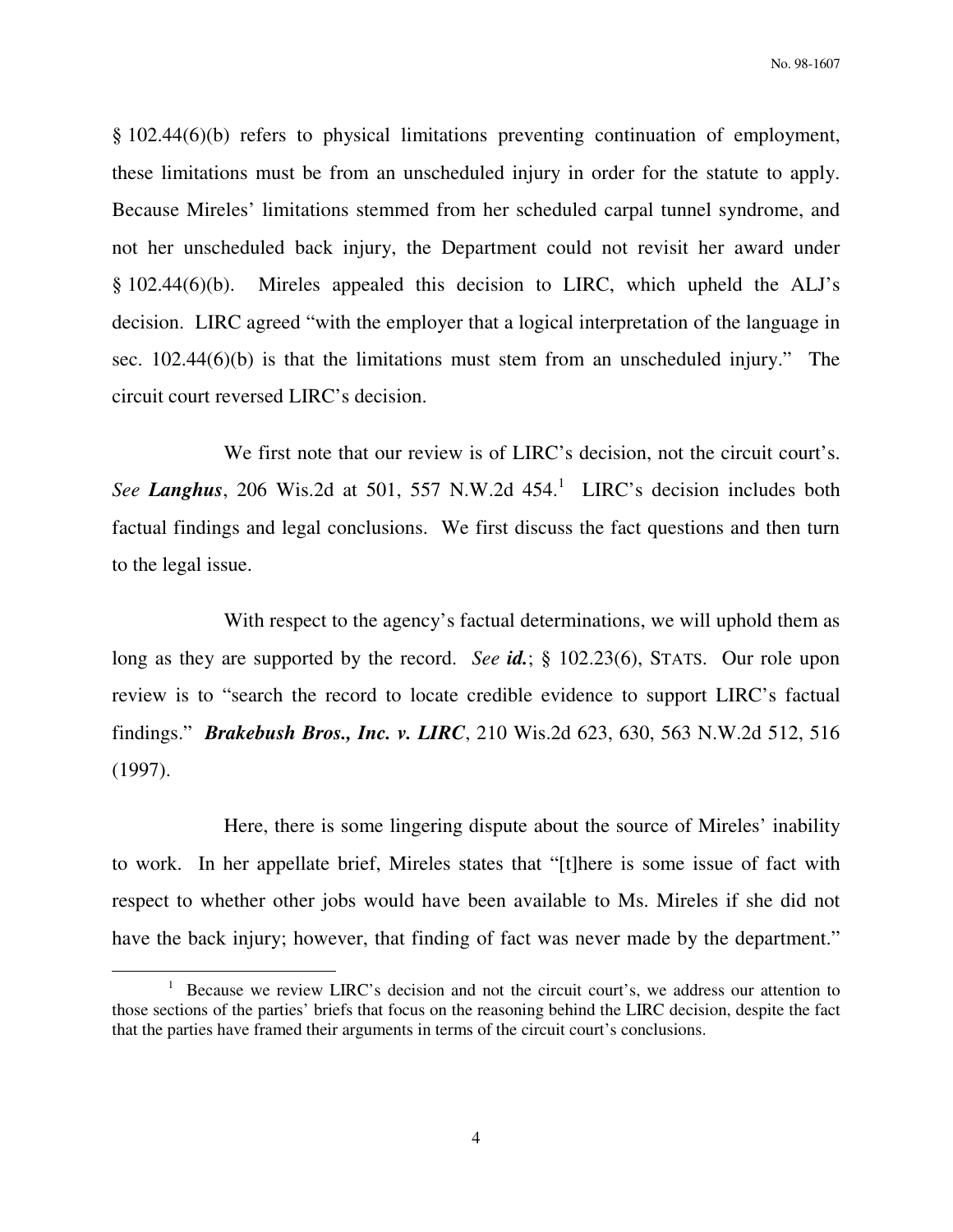But, the ALJ stated that "[b]oth parties concede that the reason her return to work ... was impossible is due to the restrictions with her hands." The record supports the conclusion that it was the wrist restrictions, not the back restrictions, that kept Mireles from being able to work. Ametek's personnel supervisor testified that it was impossible to accommodate Mireles' wrist restrictions, but that if she had had only the back injury she could have kept working. Indeed, after the back injury she was able to continue to work at the same wage. In a report prepared for Mireles' attorney, a vocational expert noted that because she returned to work after the back injury, "one would have to conclude that she was able to return to work at her previous level of earnings without any resulting loss of capacity." Thus, the finding that Mireles' inability to work was entirely attributable to her wrist restrictions is supported by substantial and credible evidence in the record. We will not overturn LIRC's resolution of this factual issue. *See id.* at 629-30, 563 N.W.2d at 515.

 We now turn our attention to LIRC's legal conclusions. Interpreting a statute is a question of law, one we usually review de novo. *See Hagen v. LIRC*, 210 Wis.2d 12, 18, 563 N.W.2d 454, 457 (1997). However, we will defer to an agency's interpretation under certain circumstances, depending on the level of expertise the agency has acquired in the area. *See Barron Elec. Coop. v. Public Serv. Comm'n*, 212 Wis.2d 752, 760-64, 569 N.W.2d 726, 731-32 (Ct. App. 1997) (reviewing supreme court's discussion of standards of review of agency interpretations of statutes in *Harnischfeger Corp. v. LIRC*, 196 Wis.2d 650, 539 N.W.2d 98 (1995)).

 Predictably, the parties disagree on the proper level of deference, if any, to be accorded the agency's interpretation. Ametek argues that great weight deference, in which we uphold an agency's interpretation as long as it is reasonable, is appropriate in this case. Mireles urges a de novo review. In choosing the appropriate standard of review, the factors to be considered are: (1) whether the agency is in charge of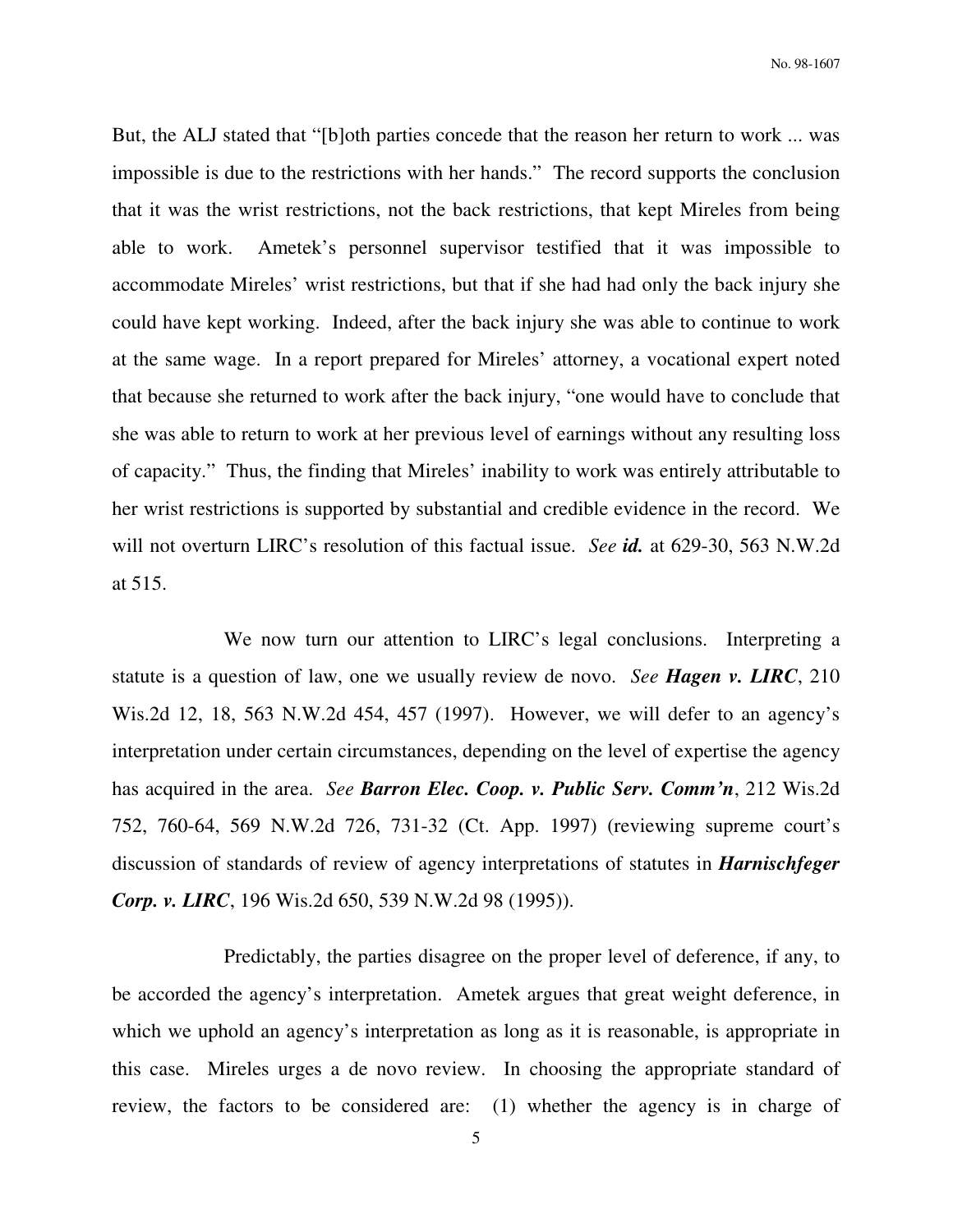administering the statute in question, (2) whether the agency's interpretation is longstanding, (3) whether the agency's interpretation is a product of specialized knowledge or expertise, and (4) whether interpretation by the agency provides consistency and uniformity in the application of the statute. *See Baron Elec.*, 212 Wis.2d at 760-61, 569 N.W.2d at 731.

 We agree with Ametek that LIRC's interpretation of the statute is entitled to great weight deference. LIRC is in charge of reviewing worker's compensation cases and has expertise in that area. *See Langhus*, 206 Wis.2d at 502, 557 N.W.2d at 454. In particular, "LIRC has consistently interpreted § 102.44 to require apportionment between scheduled and unscheduled injuries in analogous cases of permanent partial disability, and this interpretation has been upheld by the Wisconsin Supreme Court." *Langhus*, 206 Wis.2d at 502, 557 N.W.2d at 454-55. The application of § 102.44, STATS., to a situation where an employee has suffered both scheduled and unscheduled injuries is precisely what this case is about. Thus, we review LIRC's decision with great weight deference and uphold it as long as it is reasonable. *See id.* at 503, 557 N.W.2d at 455.

 LIRC concluded that Mireles was not entitled to a review of her award under § 102.44(6)(b), STATS., because that section only applies to unscheduled injuries and her loss of earning capacity was due entirely to her scheduled injury. That § 102.44 applies only to unscheduled injuries is well established. *See Langhus*, 206 Wis.2d at 506, 557 N.W.2d at 456 (citing § 102.44(4) and *Mednicoff v. DILHR*, 54 Wis.2d 7, 11- 12, 194 N.W.2d 670, 672 (1972), for the long-standing mandate that "compensation for loss of earning capacity may not be awarded for scheduled injuries"). However, if a worker's disability is the result of both scheduled and unscheduled injuries, the schedule benefits are no longer exclusive. *See Hagen*, 210 Wis.2d at 23, 563 N.W.2d at 459. But, in that situation, the worker must show the apportionment of his or her total disability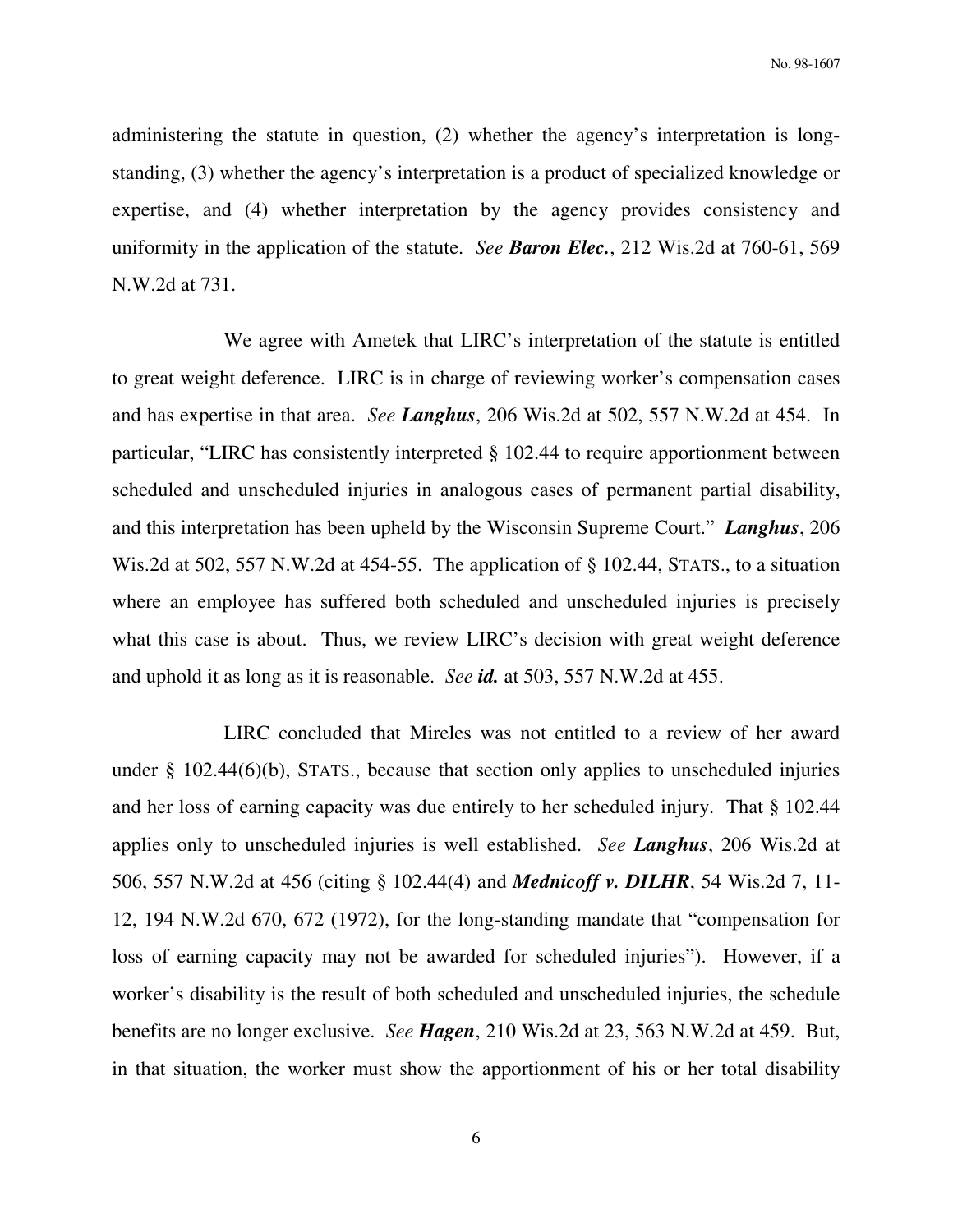between the scheduled and unscheduled injuries. *See Langhus*, 206 Wis.2d at 504-05, 557 N.W.2d at 455-56.

 In *Langhus*, the worker claimed permanent total disability due to a combination of an unscheduled back injury and a scheduled knee injury. *See id.* at 501, 557 N.W.2d at 454. Langhus twisted his left knee at work. *See id.* at 496, 557 N.W.2d at 452. His knee problems caused his gait to change, which led to back pain. *See id.*  Langhus argued that he was eligible for loss of income under § 102.44(2), STATS., because part of his disability was attributable to his unscheduled back injury. *See Langhus*, 206 Wis.2d at 506, 557 N.W.2d at 456. However, he failed to establish what portion of his disability was due to his back injury. *See id.* at 507, 557 N.W.2d at 456. Thus, the circuit court upheld LIRC's decision to deny loss of earning compensation. *See id.* at 508, 557 N.W.2d at 457; *see also Vande Zande v. DILHR*, 70 Wis.2d 1086, 1091- 93, 1096, 236 N.W.2d 255, 257-58 (1975) (upholding department's apportionment of benefits between scheduled hearing loss and related unscheduled illnesses, all of which resulted from a single work injury).

 Here, no apportionment of the disability between scheduled and unscheduled components was necessary because Mireles' inability to work at Ametek was entirely a result of her scheduled wrist injury. Unlike the injured worker in *Langhus*, Mireles' permanent total disability did not result from a combination of scheduled and unscheduled injuries. Mireles' termination was the result of the limitations placed on her by the carpal tunnel syndrome, not by her back injury. Had the restrictions been attributable to both injuries, Mireles could receive lost earning capacity benefits for whatever portion of her disability was due to her back injury, *see Vande Zande*, 70 Wis.2d at 1091-92, 1096, 236 N.W.2d at 257-58, 260, provided she could establish apportionment between the two, *see Langhus*, 206 Wis.2d at 505, 557 N.W.2d at 456.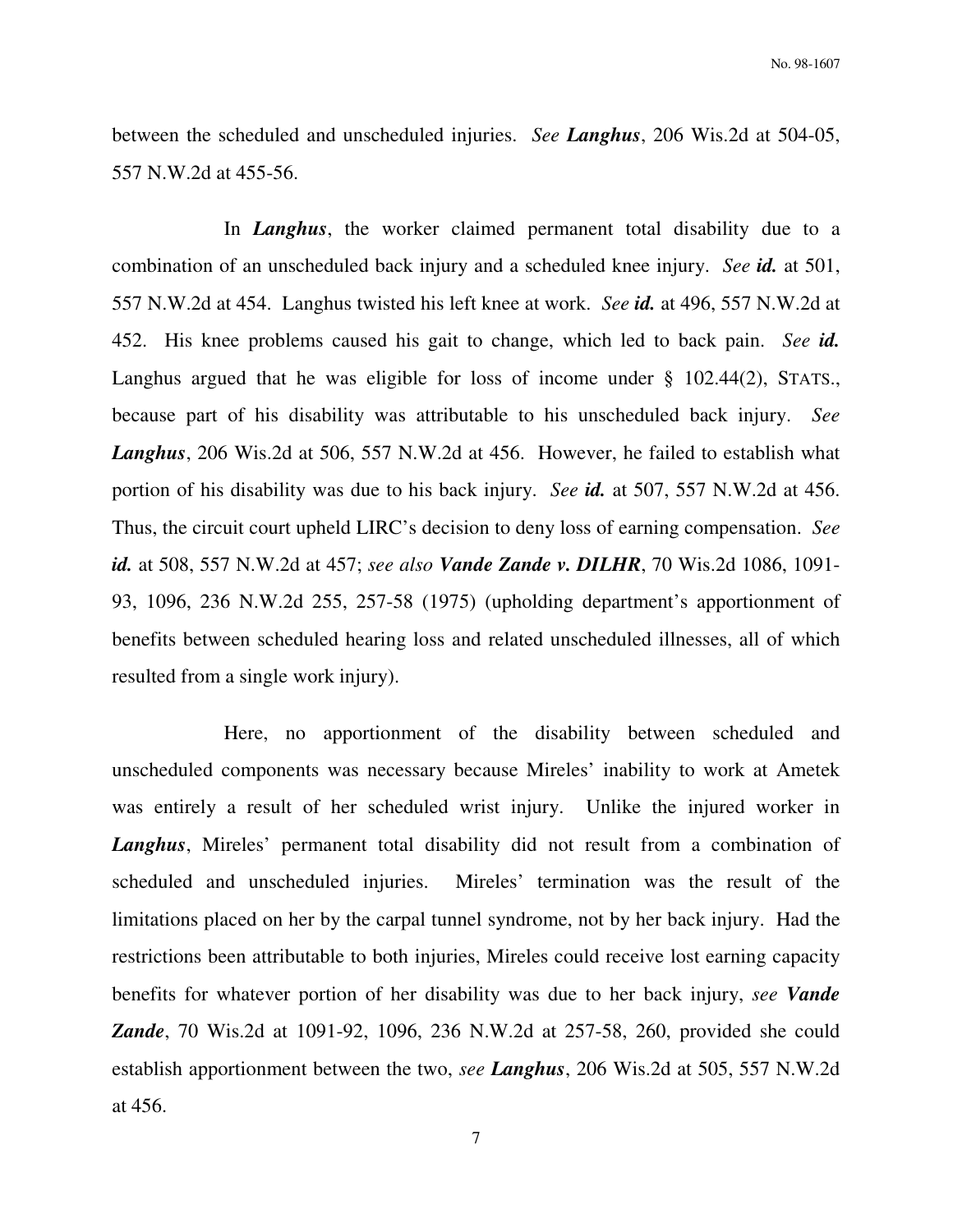Mireles argues that she is eligible for loss of earning capacity benefits under § 102.44(6)(b), STATS., because the restrictions due to the carpal tunnel syndrome "can be traced back to, and have some causal connection with the first unscheduled injury." She relies on *Western Lime & Cement Co. v. Industrial Commission*, 194 Wis. 606, 217 N.W. 303 (1928), and *Harnischfeger Corp. v. Industrial Commission*, 253 Wis. 613, 34 N.W.2d 678 (1948), for the proposition that she may recover for her subsequent wrist injury if it is causally connected to her back injury. Her theory is that but for the back injury she would not have had to switch jobs, and the wrist problems never would have developed. We reject this theory for three reasons: lack of factual connection, case law to the contrary, and the dichotomous scheme of the WCA.

 First, LIRC found that Mireles' carpal tunnel syndrome was not causally connected to her back injury. We must accept the agency's factual findings unless they are not supported by credible and substantial evidence. *See* § 102.23(6), STATS. This finding is supported by the evidence. Mireles was restricted from repetitive hand movements and from lifting more than two pounds with her right hand. This precluded her from any employment at Ametek. Thus, her disability was entirely due to her wrist injury, a scheduled injury, and she was therefore not eligible for lost earning capacity benefits under  $\S$  102.44(6)(b), STATS.

 Second, case law does not support Mireles' contention that a "but for" connection between her work restrictions, new job and second injury allows her to piggyback her later scheduled injury to her earlier unscheduled injury. The cases she cites, *Harnischfeger* and *Western Lime*, both involve workers who were injured at work and then suffered further injuries. *See Harnischfeger*, 253 Wis. at 614, 34 N.W.2d at 678; *Western Lime*, 194 Wis. at 607, 217 N.W. at 303-04. In order for the later injuries to be compensable, they had to be proximately caused by the work injuries. *See Western Lime*, 194 Wis. at 608, 217 N.W. at 304; *Harnischfeger*, 253 Wis. at 616, 34 N.W.2d at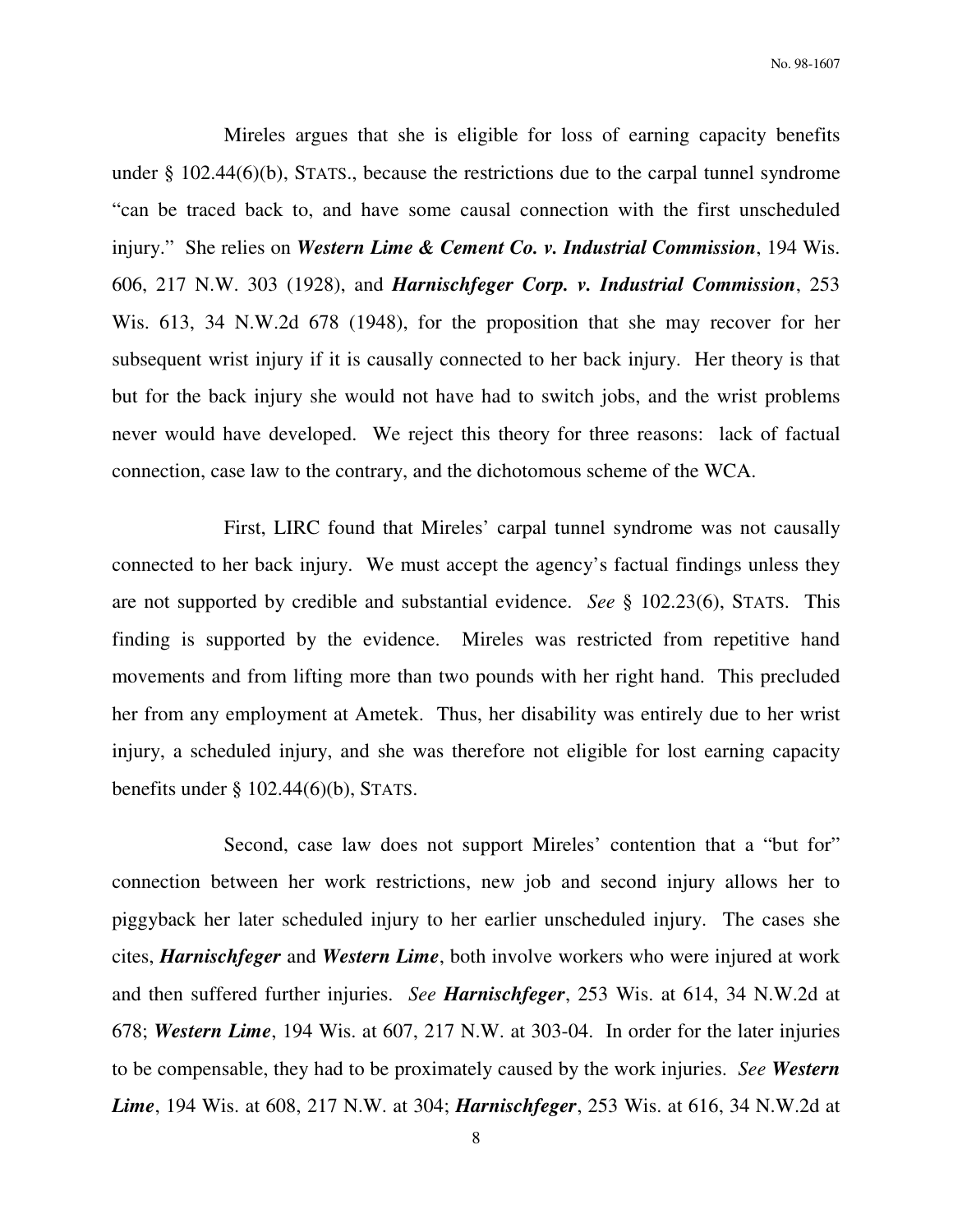679. The cases are distinguishable from Mireles' case in at least two respects. In *Harnischfeger* and *Western Lime*, there was a clear causal connection between the injuries. *See Harnischfeger*, 253 Wis. at 616, 34 N.W.2d at 679 (crushing leg injury at work led to fractures in that same leg later on); *Western Lime*, 194 Wis. at 608-09, 217 N.W. at 304 (muscles of injured leg gave way causing fall and further leg injury). Neither case involved a causation theory related to Mireles' "but for" test. Furthermore, neither *Harnischfeger* nor *Western Lime* discusses the attribution of disability to scheduled versus unscheduled injuries; the issue in those cases was whether nonwork injuries were sufficiently connected to work injuries to be compensable under the WCA. $2$ Finally, *Langhus* goes against Mireles' test. As discussed above, the worker in *Langhus* had both unscheduled and scheduled injuries. *See Langhus*, 206 Wis.2d at 501, 557 N.W.2d at 454. In fact, Langhus' unscheduled injury appears to have arisen out of his scheduled injury. *See id.* at 497, 557 N.W.2d at 452 ("a physician noted that Langhus' gait had changed *due to his knee problem, resulting in back pain*" (emphasis added)). Mireles attempts to distinguish *Langhus* by pointing out that *Langhus* suffered a scheduled and then unscheduled injury, while her unscheduled injury came first. This is a distinction without a difference. In *Langhus*, we required apportionment between the two injuries, despite the fact that the second could be traced back to the first in a much more direct way than in Mireles' case. Certainly if apportionment was required there, it is required here. Neither *Langhus* nor the causal connection cases help Mireles.

 $\overline{a}$ 

<sup>2</sup> The concept of a scheduled injury did exist at the time of *Harnischfeger Corp. v. Industrial Commission*, 253 Wis. 613, 34 N.W.2d 678 (1948), *see* § 102.52, STATS., 1947, and *Western Lime & Cement Co. v. Industrial Commission*, 194 Wis. 606, 217 N.W. 303 (1928), *see* § 102.09(5), STATS., 1927.